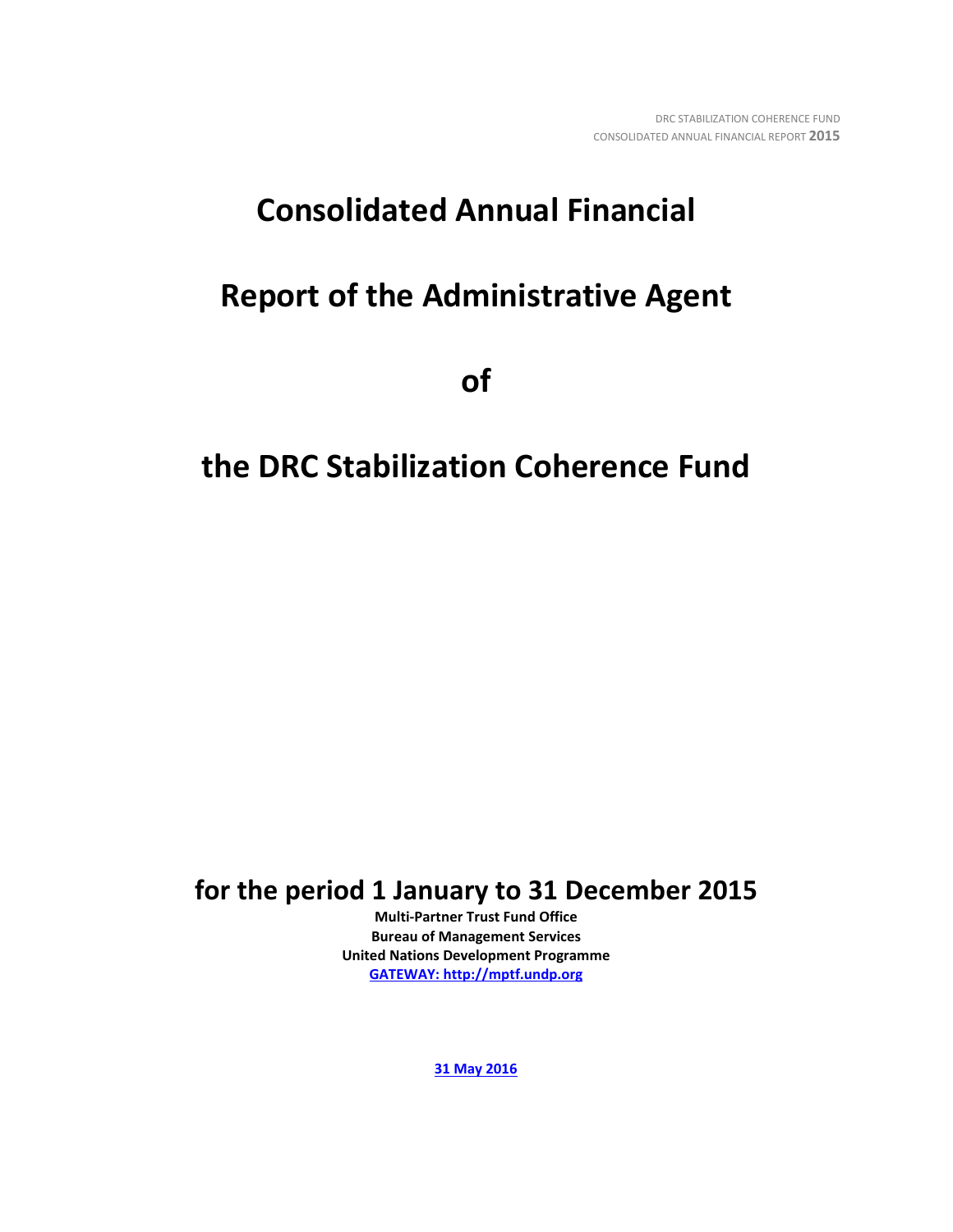DRC STABILIZATION COHERENCE FUND CONSOLIDATED ANNUAL FINANCIAL REPORT **2015**

# **PARTICIPATING ORGANIZATIONS**

# **CONTRIBUTORS**

**-**



DEPARTMENT FOR INT'L DEVELOPMENT (DFID)



NETHERLANDS, Government of



NORWAY, Government of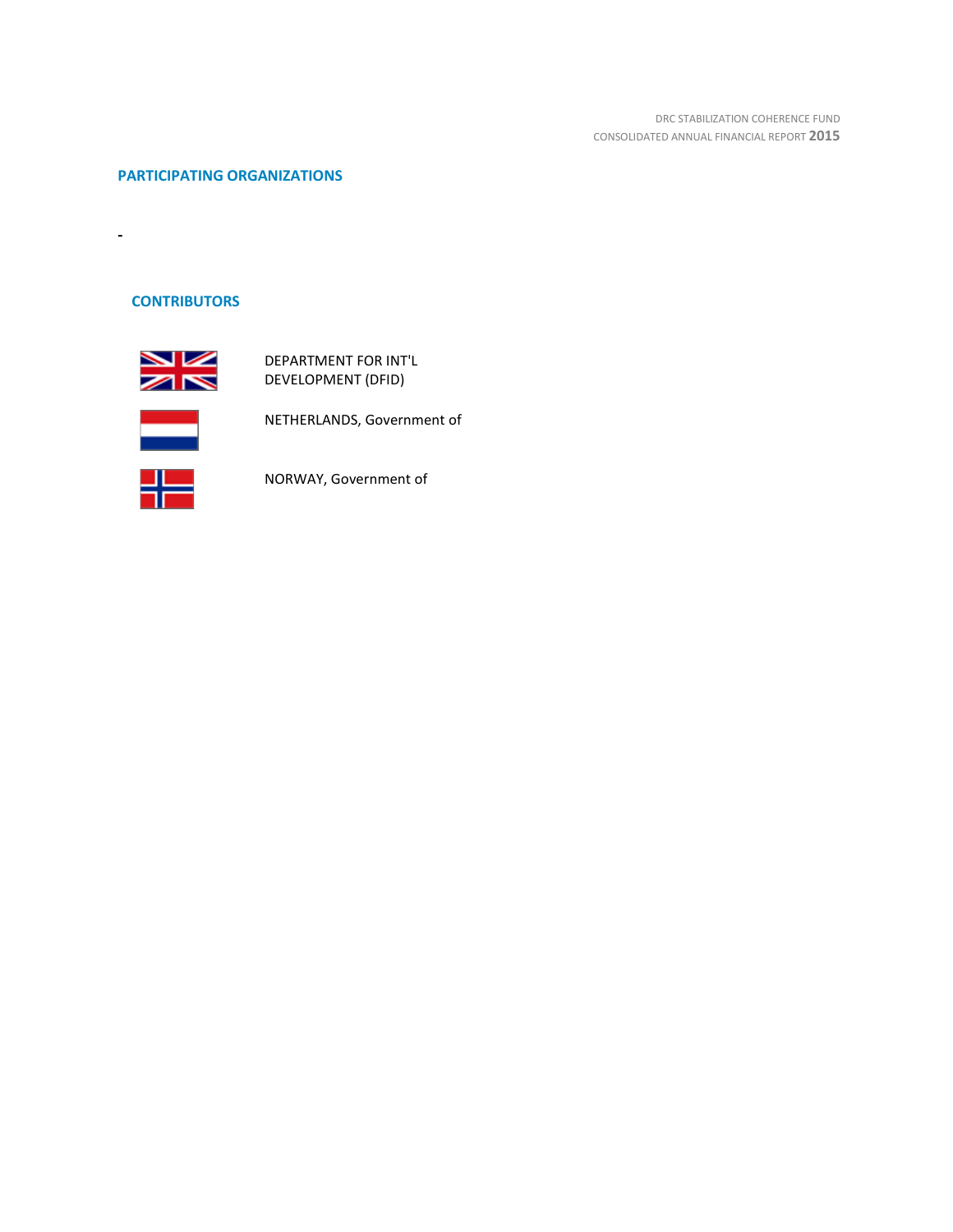#### **DEFINITIONS**

#### **Allocation**

Amount approved by the Steering Committee for a project/programme.

#### **Approved Project/Programme**

A project/programme including budget, etc., that is approved by the Steering Committee for fund allocation purposes.

#### **Contributor Commitment**

Amount(s) committed by a donor to a Fund in a signed Standard Administrative Arrangement with the UNDP Multi-Partner Trust Fund Office (MPTF Office), in its capacity as the Administrative Agent. A commitment may be paid or pending payment.

#### **Contributor Deposit**

Cash deposit received by the MPTF Office for the Fund from a contributor in accordance with a signed Standard Administrative Arrangement.

#### **Delivery Rate**

The percentage of funds that have been utilized, calculated by comparing expenditures reported by a Participating Organization against the 'net funded amount'.

#### **Indirect Support Costs**

A general cost that cannot be directly related to any particular programme or activity of the Participating Organizations. UNDG policy establishes a fixed indirect cost rate of 7% of programmable costs.

#### **Net Funded Amount**

Amount transferred to a Participating Organization less any refunds transferred back to the MPTF Office by a Participating Organization.

#### **Participating Organization**

A UN Organization or other inter-governmental Organization that is an implementing partner in a Fund, as represented by signing a Memorandum of Understanding (MOU) with the MPTF Office for a particular Fund.

#### **Project Expenditure**

The sum of expenses and/or expenditure reported by all Participating Organizations for a Fund irrespective of which basis of accounting each Participating Organization follows for donor reporting.

#### **Project Financial Closure**

A project or programme is considered financially closed when all financial obligations of an operationally completed project or programme have been settled, and no further financial charges may be incurred.

#### **Project Operational Closure**

A project or programme is considered operationally closed when all programmatic activities for which Participating Organization(s) received funding have been completed.

#### **Project Start Date**

Date of transfer of first instalment from the MPTF Office to the Participating Organization.

#### **Total Approved Budget**

This represents the cumulative amount of allocations approved by the Steering Committee.

#### **US Dollar Amount**

The financial data in the report is recorded in US Dollars and due to rounding off of numbers, the totals may not add up.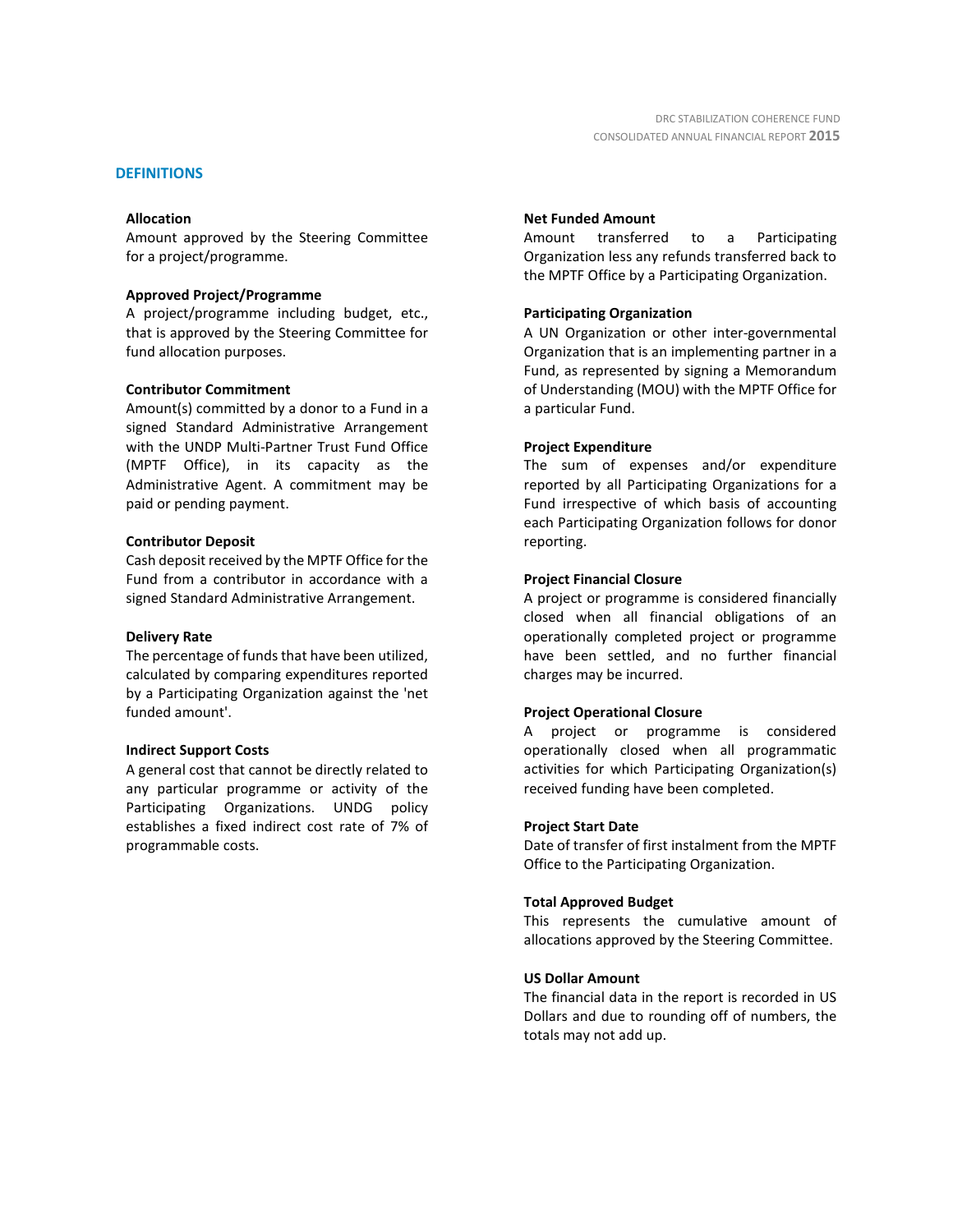# **2015 FINANCIAL PERFORMANCE**

This chapter presents financial data and analysis of the DRC Stabilization Coherence Fund using the pass-through funding modality as of 31 December **2015**. Financial information for this Fund is also available on the MPTF Office GATEWAY, at the following address:

[http://mptf.undp.org/factsheet/fund/CDS00.](http://mptf.undp.org/factsheet/fund/CDS00)

#### **1. SOURCES AND USES OF FUNDS**

As of 31 December **2015**, **3** contributors (UK 1st of December, Netherlands 2<sup>nd</sup> of December and Norway 10<sup>th</sup> of December) have deposited US\$ **13,307,897** in contributions and US\$ **5,075** has been earned in interest,

bringing the cumulative source of funds to US\$ **13,312,972** (see respectively, Tables 2 and 3). The Fund was established on the 1 November 2015 but was not operationalized before the end of the year. Therefore, none of the deposited funds were transferred and the reported expenditure US\$ 0.

The Administrative Agent fee has been charged at the approved rate of 1% on deposits and amounts to US\$ 133,079. Table 1 provides an overview of the overall sources, uses, and balance of the DRC Stabilization Coherence Fund as of 31 December **2015**.

#### **Table 1. Financial Overview, as of 31 December 2015 (in US Dollars)**

|                                                           | Annual 2014 | Annual 2015 | <b>Cumulative</b> |
|-----------------------------------------------------------|-------------|-------------|-------------------|
| <b>Sources of Funds</b>                                   |             |             |                   |
| <b>Gross Contributions</b>                                |             | 13,307,897  | 13,307,897        |
| Fund Earned Interest and Investment Income                |             | 5,075       | 5,075             |
| Interest Income received from Participating Organizations |             |             |                   |
| Refunds by Administrative Agent to Contributors           |             |             |                   |
| Fund balance transferred to another MDTF                  |             |             |                   |
| <b>Other Revenues</b>                                     |             |             |                   |
| <b>Total: Sources of Funds</b>                            |             | 13,312,972  | 13,312,972        |
| <b>Use of Funds</b>                                       |             |             |                   |
| <b>Transfers to Participating Organizations</b>           |             |             |                   |
| Refunds received from Participating Organizations         |             |             |                   |
| <b>Net Funded Amount to Participating Organizations</b>   |             |             |                   |
| <b>Administrative Agent Fees</b>                          |             | 133,079     | 133,079           |
| Direct Costs: (Steering Committee, Secretariatetc.)       |             |             |                   |
| <b>Bank Charges</b>                                       |             | 132         | 132               |
| <b>Other Expenditures</b>                                 |             |             |                   |
| <b>Total: Uses of Funds</b>                               |             | 133,210     | 133,210           |
| Change in Fund cash balance with Administrative Agent     |             | 13,179,761  | 13,179,761        |
| Opening Fund balance (1 January)                          |             |             |                   |
| <b>Closing Fund balance (31 December)</b>                 |             | 13,179,761  | 13,179,761        |
| Net Funded Amount to Participating Organizations          |             |             |                   |
| Participating Organizations' Expenditure                  |             |             |                   |
| <b>Balance of Funds with Participating Organizations</b>  |             |             |                   |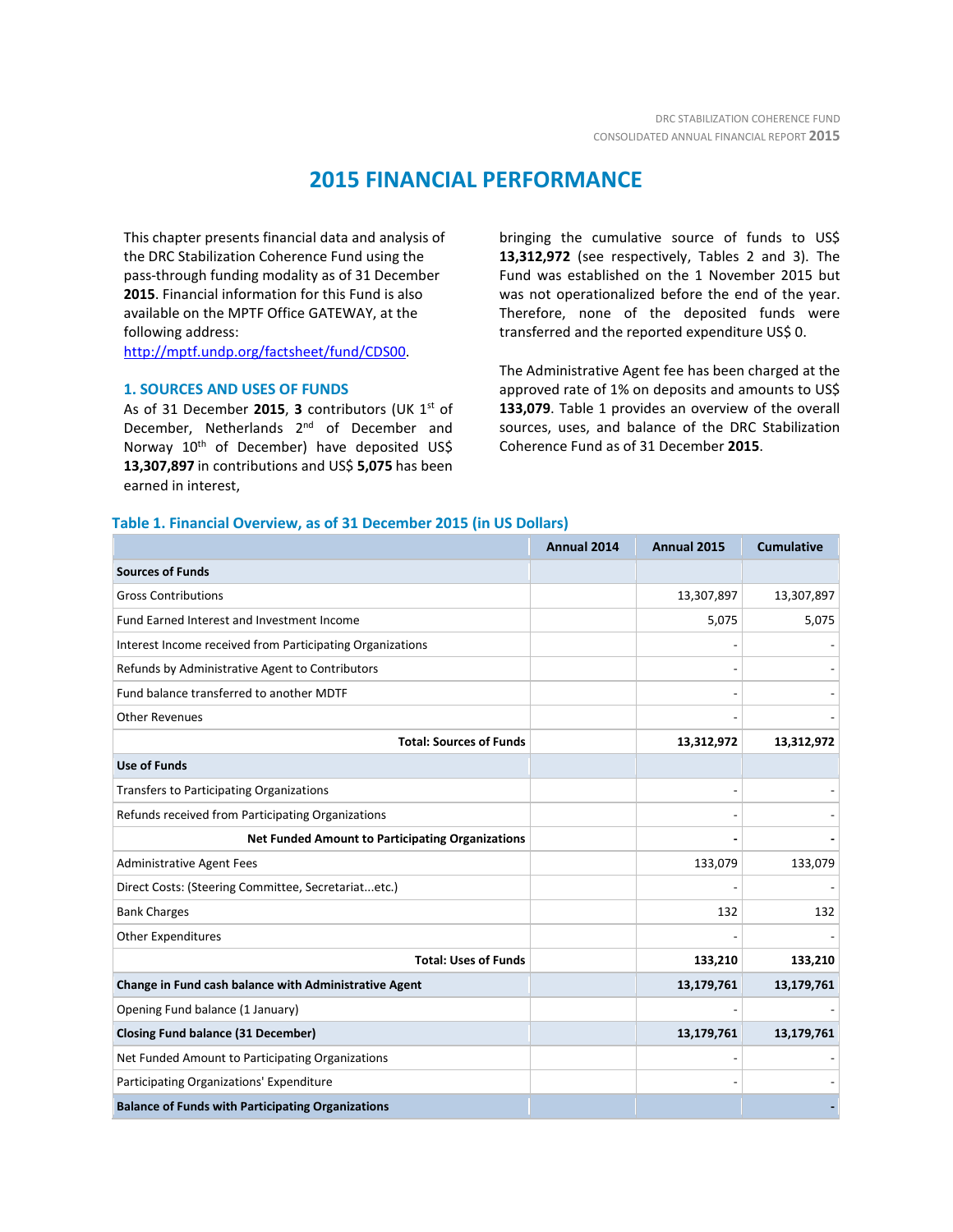## **2. PARTNER CONTRIBUTIONS**

Table 2 provides information on cumulative contributions received from all contributors to this Fund as of 31 December **2015**.

# **Table 2. Contributors' Deposits, as of 31 December 2015 (in US Dollars)**

| <b>Contributors</b>                     | <b>Prior Years</b><br>as of 31-Dec-2014 | <b>Current Year</b><br>$1st$ , 2 <sup>nd</sup> and $10th$ of Dec 2015 | <b>Total</b> |
|-----------------------------------------|-----------------------------------------|-----------------------------------------------------------------------|--------------|
| DEPARTMENT FOR INT'L DEVELOPMENT (DFID) |                                         | 8,277,500                                                             | 8,277,500    |
| NETHERLANDS, Government of              | 0                                       | 4.000.000                                                             | 4,000,000    |
| NORWAY, Government of                   |                                         | 1,030,397                                                             | 1,030,397    |
| <b>Grand Total</b>                      |                                         | 13,307,897                                                            | 13,307,897   |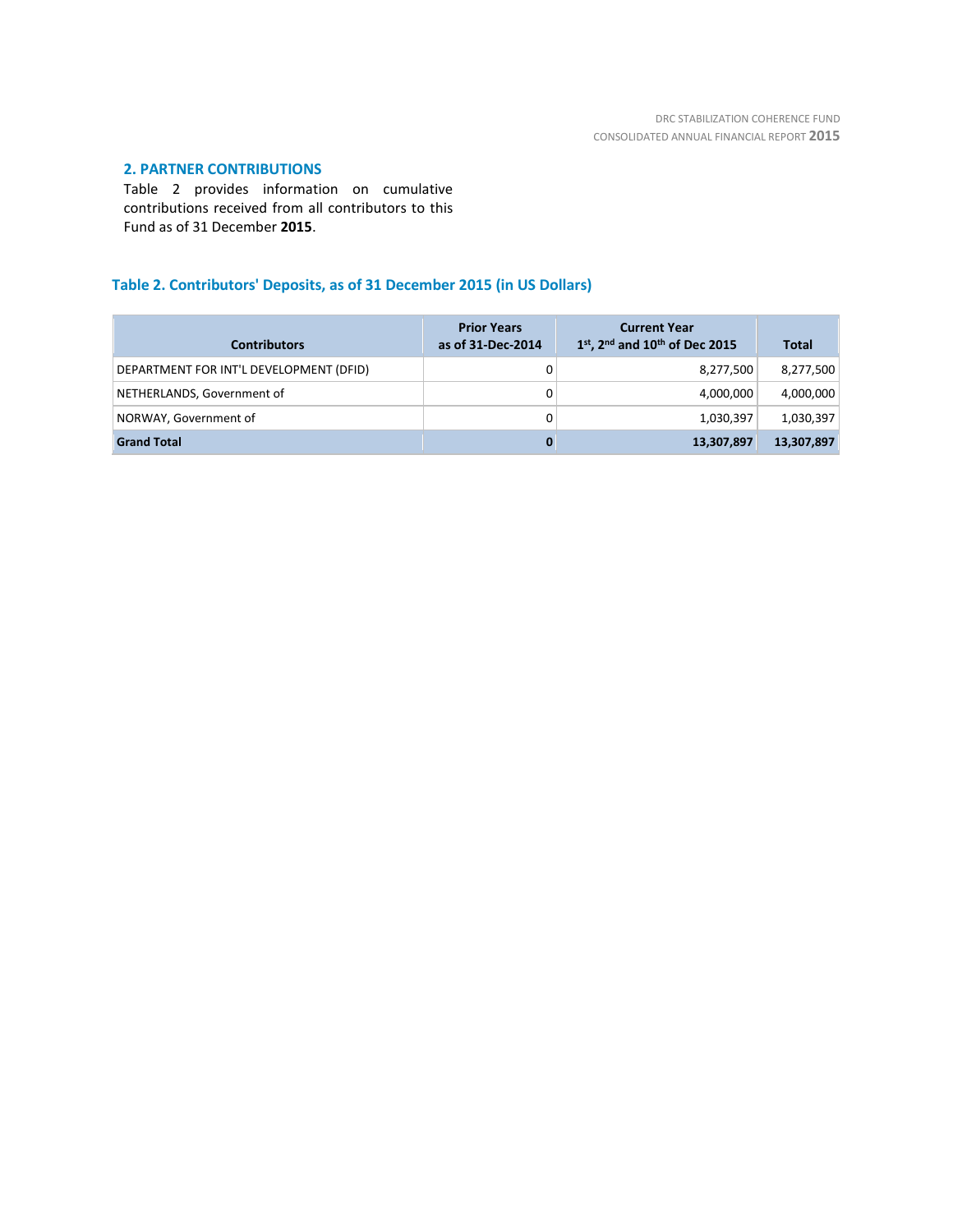### **3. INTEREST EARNED**

Interest income is earned in two ways: 1) on the balance of funds held by the Administrative Agent ('Fund earned interest'), and 2) on the balance of funds held by the Participating Organizations ('Agency earned interest') where their Financial Regulations and Rules allow return of interest

to the AA. As of 31 December **2015**, Fund earned interest amounts to US\$ **5,075** and interest received from Participating Organizations amounts to US\$ **0**, bringing the cumulative interest received to US\$ **5,075**. Details are provided in the table below.

### **Table 3. Sources of Interest and Investment Income, as of 31 December 2015 (in US Dollars)**

| <b>Interest Earned</b>                     | <b>Prior Years</b><br>as of 31-Dec-2014 | <b>Current Year</b><br><b>Jan-Dec-2015</b> | <b>Total</b> |
|--------------------------------------------|-----------------------------------------|--------------------------------------------|--------------|
| <b>Administrative Agent</b>                |                                         |                                            |              |
| Fund Earned Interest and Investment Income |                                         | 5,075                                      | 5,075        |
| <b>Total: Fund Earned Interest</b>         | 0                                       | 5,075                                      | 5,075        |
| <b>Participating Organization</b>          |                                         |                                            |              |
| <b>Total: Agency earned interest</b>       | 0                                       | 0                                          | 0            |
| <b>Grand Total</b>                         | 0                                       | 5,075                                      | 5,075        |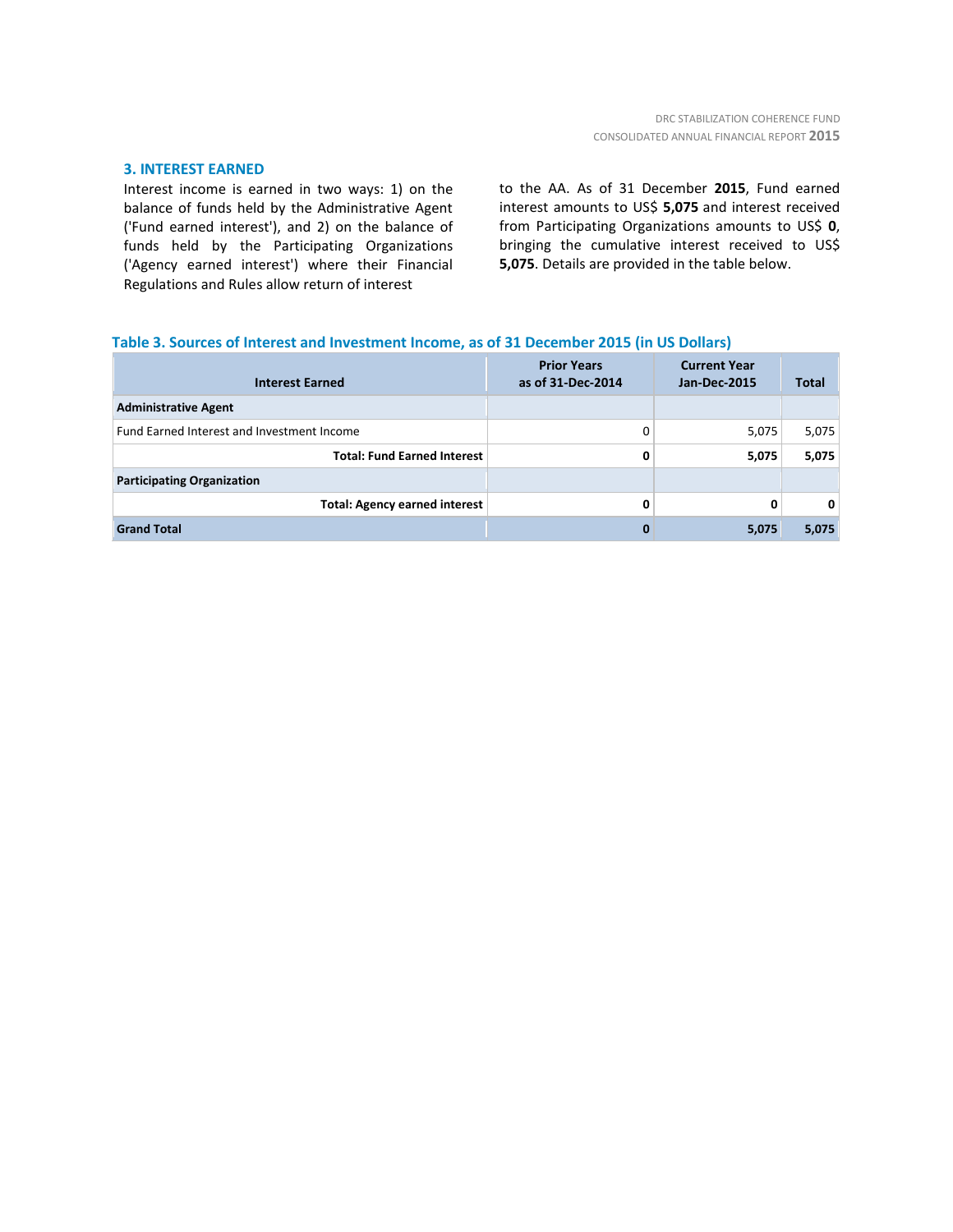### **4. TRANSFER OF FUNDS**

Allocations to Participating Organizations are approved by the Steering Committee and disbursed by the Administrative Agent. As of 31 December **2015**, there were no transfers due to the Fund being established late in 2015 and not operationalized by the 31<sup>st</sup> of December 2015.

Table 4 provides additional information on the refunds received by the MPTF Office, and the net funded amount for each of the Participating Organizations.

# **Table 4. Transfer, Refund, and Net Funded Amount by Participating Organization, as of 31 December 2015 (in US Dollars)**

| Participating       | Prior Years as of 31-Dec-2014 |  |                              | <b>Current Year Jan-Dec-2015</b> |  |                                                           | Total |  |  |
|---------------------|-------------------------------|--|------------------------------|----------------------------------|--|-----------------------------------------------------------|-------|--|--|
| <b>Organization</b> |                               |  | Transfers Refunds Net Funded |                                  |  | Transfers Refunds Net Funded Transfers Refunds Net Funded |       |  |  |
| <b>Grand Total</b>  |                               |  |                              |                                  |  |                                                           |       |  |  |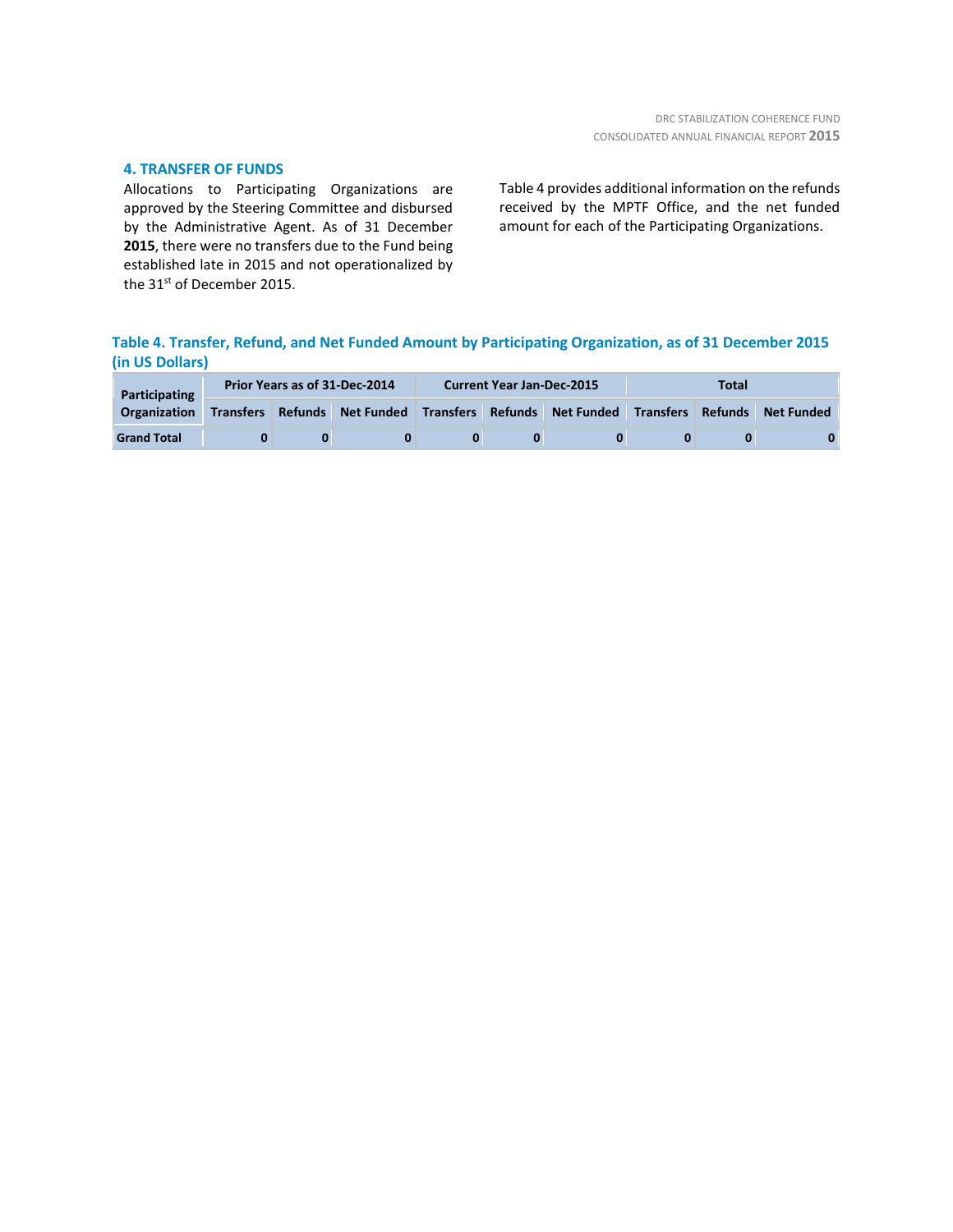# **5. EXPENDITURE AND FINANCIAL DELIVERY RATES**

As the Fund was established in late 2015 and not operationalized by the end of December 2015 no expenditures were reported for the year **2015**.

# **Table 5. Net Funded Amount, Reported Expenditure, and Financial Delivery by Participating Organization, as of 31 December 2015 (in US Dollars)**

|                                      |                    |                             | <b>Expenditure</b>                      |                                            |                   |                           |
|--------------------------------------|--------------------|-----------------------------|-----------------------------------------|--------------------------------------------|-------------------|---------------------------|
| <b>Participating</b><br>Organization | Approved<br>Amount | <b>Net Funded</b><br>Amount | <b>Prior Years</b><br>as of 31-Dec-2014 | <b>Current Year</b><br><b>Jan-Dec-2015</b> | <b>Cumulative</b> | <b>Delivery Rate</b><br>% |
| <b>Grand Total</b>                   |                    | 0                           | 0                                       |                                            |                   | 0                         |